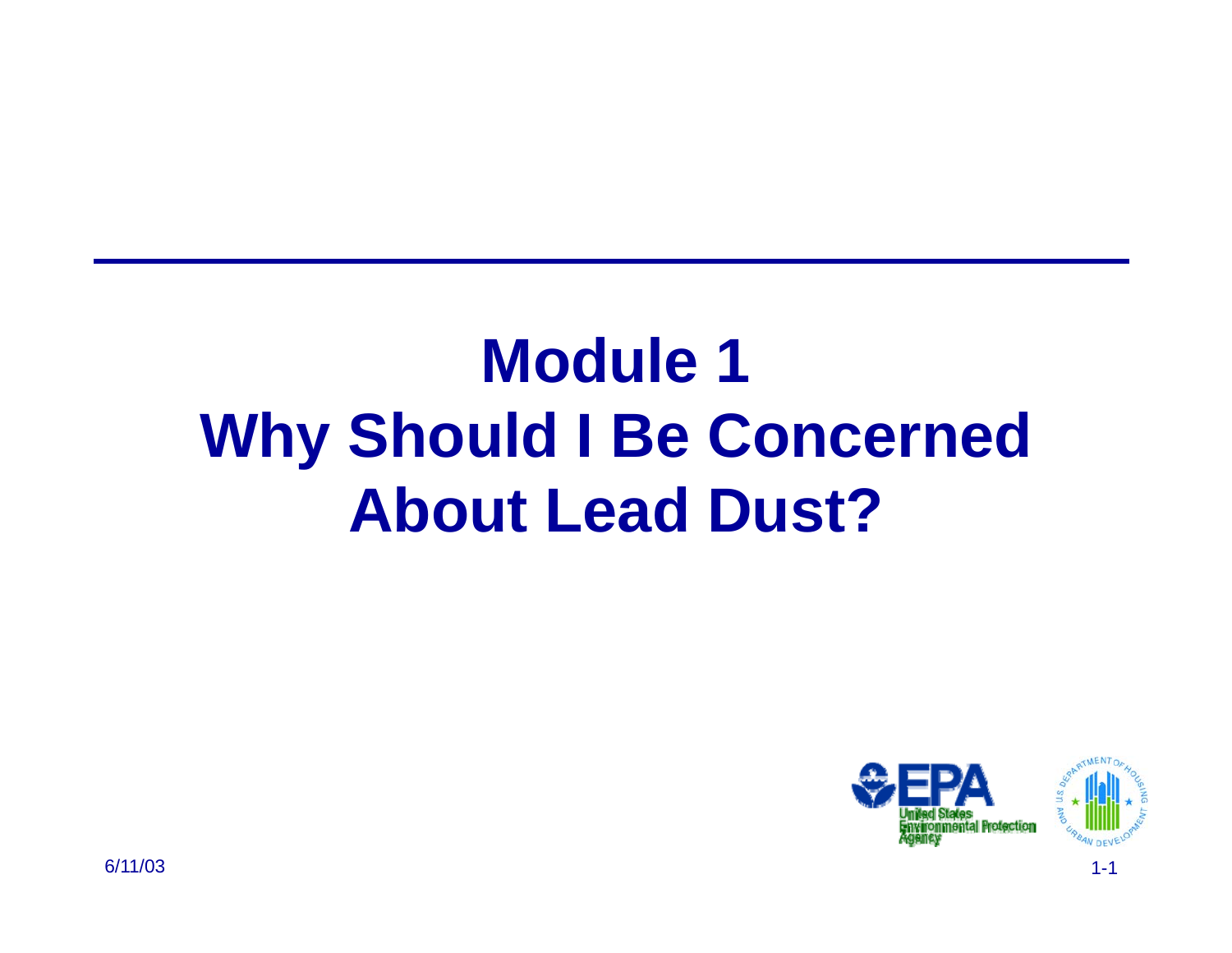### **Module 1 Overview**

- **Why is lead-contaminated dust a problem?**
- **Health risks and effects of lead?**
- **What is lead-based paint?**
- **How many homes contain lead-based paint?**
- **What is being done about lead-based paint?**
- **Summary**

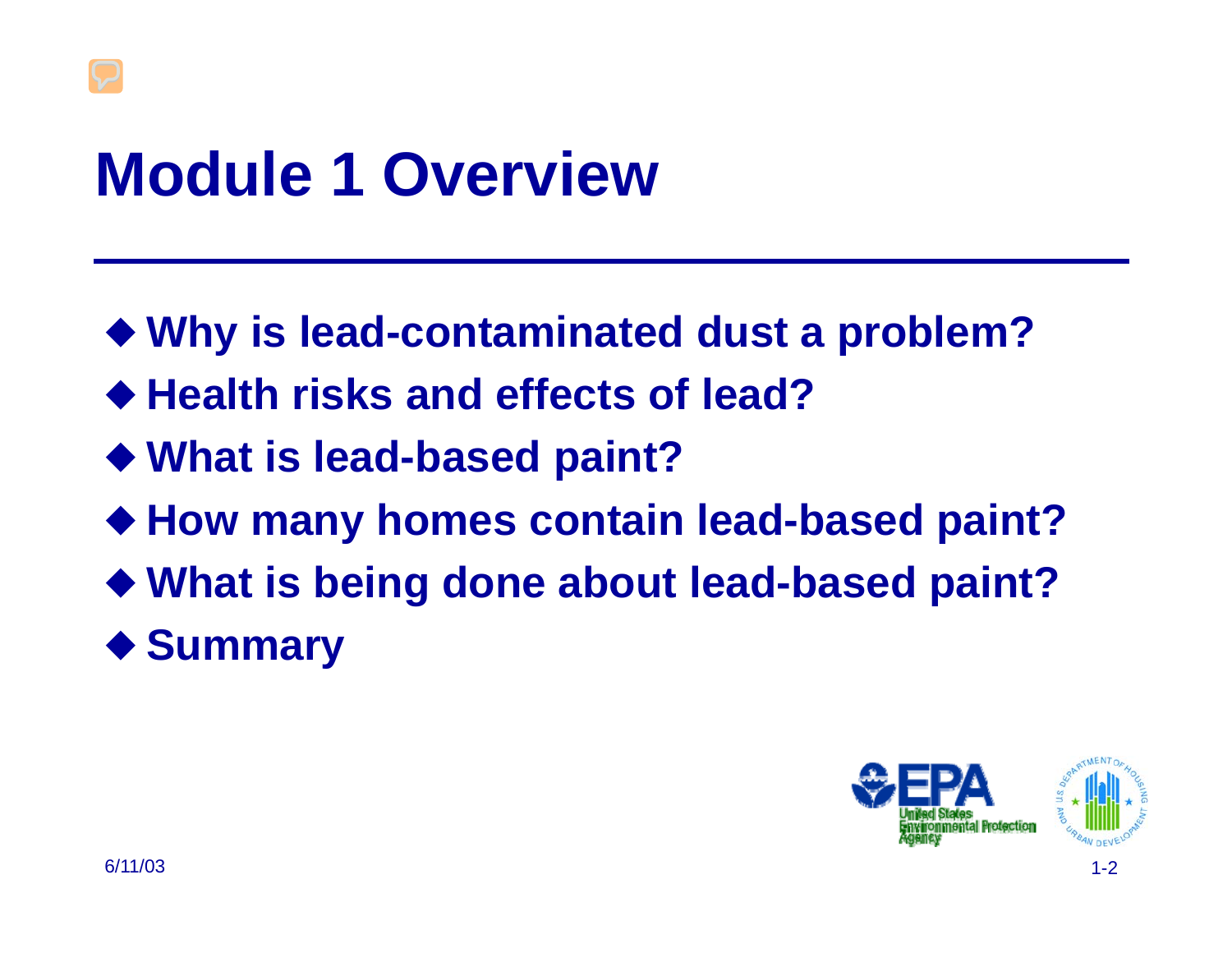### **How do we create dust?**

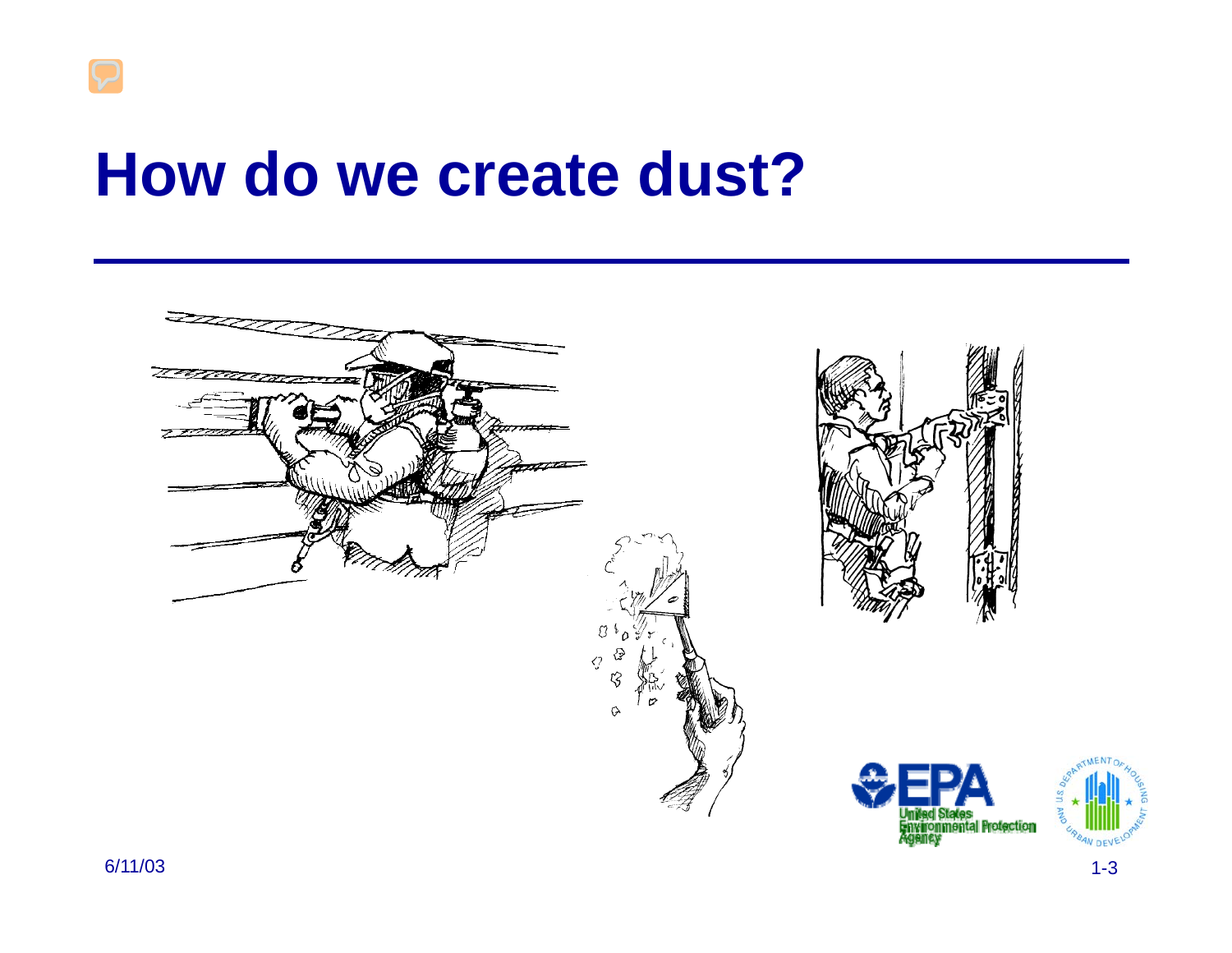### **A little dust goes a long way . . .**

— **You can't see it** ◆ It's hard to sweep up ◆ And it travels



### **One gram of lead can contaminate several homes!**



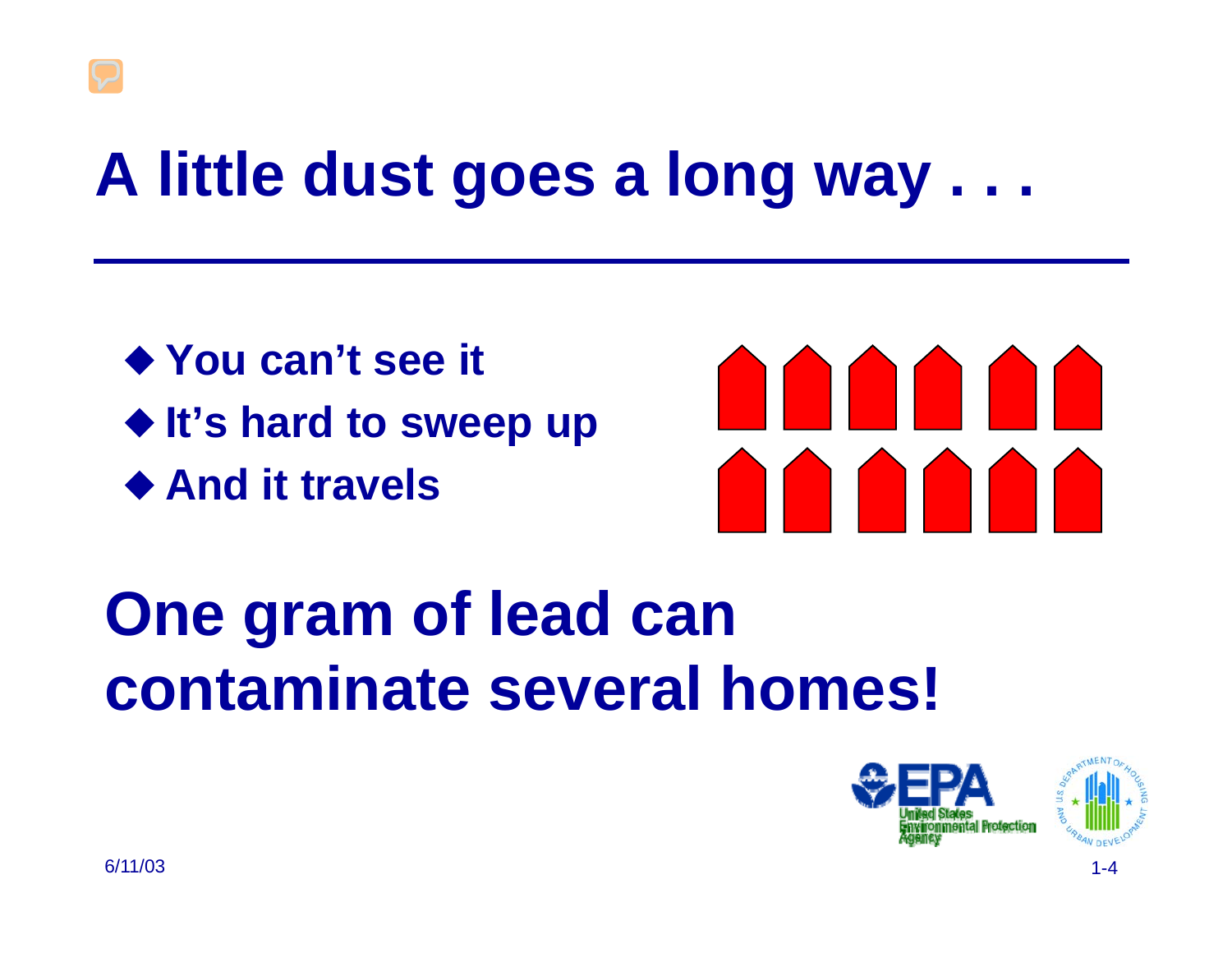## **Why Is Dust and Debris a Problem?**

- **Dust and debris can contain lead**
- **Lead-contaminated dust and debris is poisonous**
- **Very small amounts of lead-contaminated dust can poison children and adults**
	- Children swallow it during ordinary play activities
	- Adults swallow or breathe it during work activities

— **Workers can bring lead-contaminated dust home and poison their families**

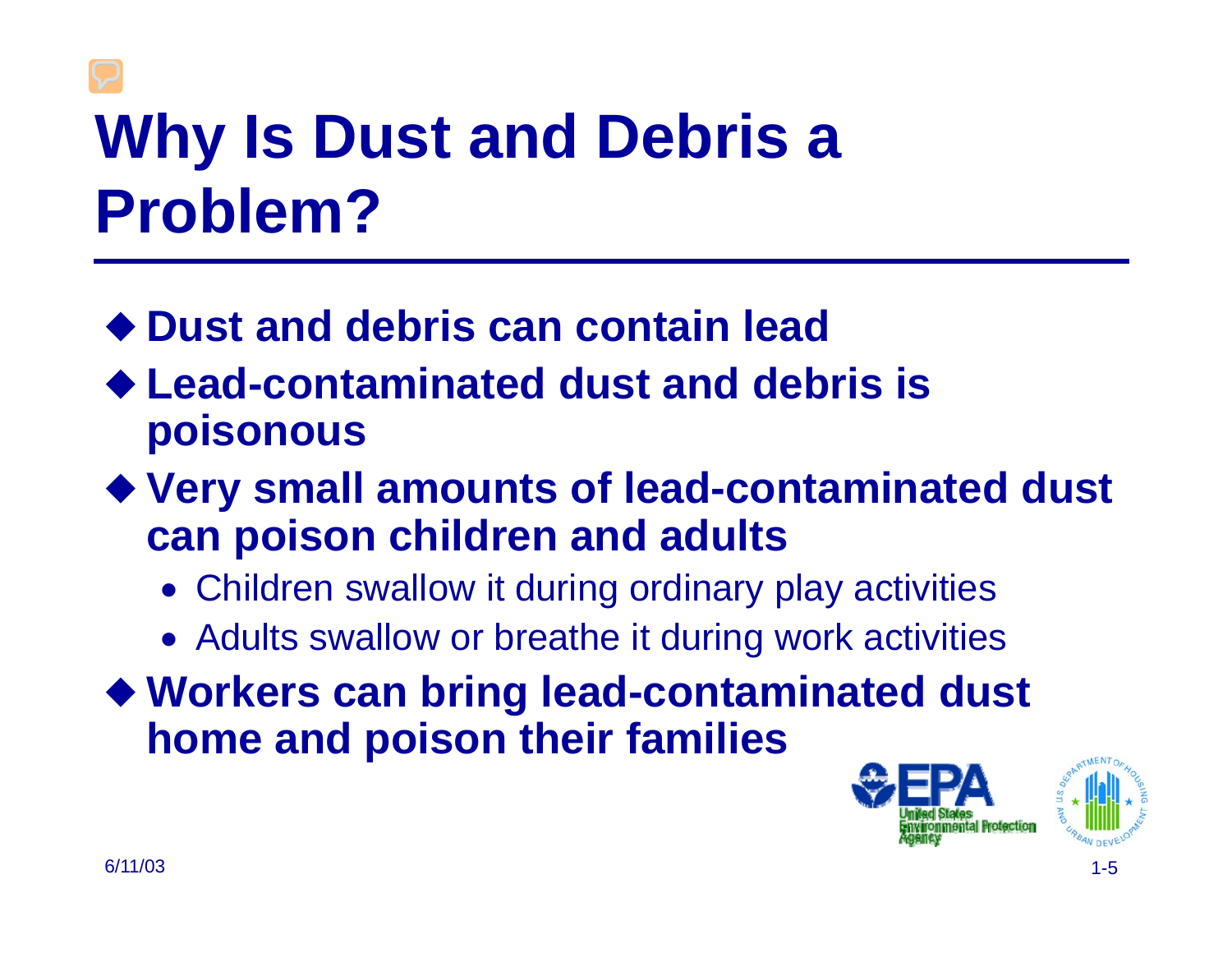## **Health Risks of Lead**

#### — **Very hazardous to children**

- Reading and learning difficulties
- Behavioral problems
- •Difficulty paying attention and hyperactivity
- May result in seizures, coma, and death

#### — **Hazardous to pregnant women**

•Damage to fetus

#### ◆ Also hazardous to workers and other adults

- Loss of sex drive
- Physical fatigue, high blood pressure

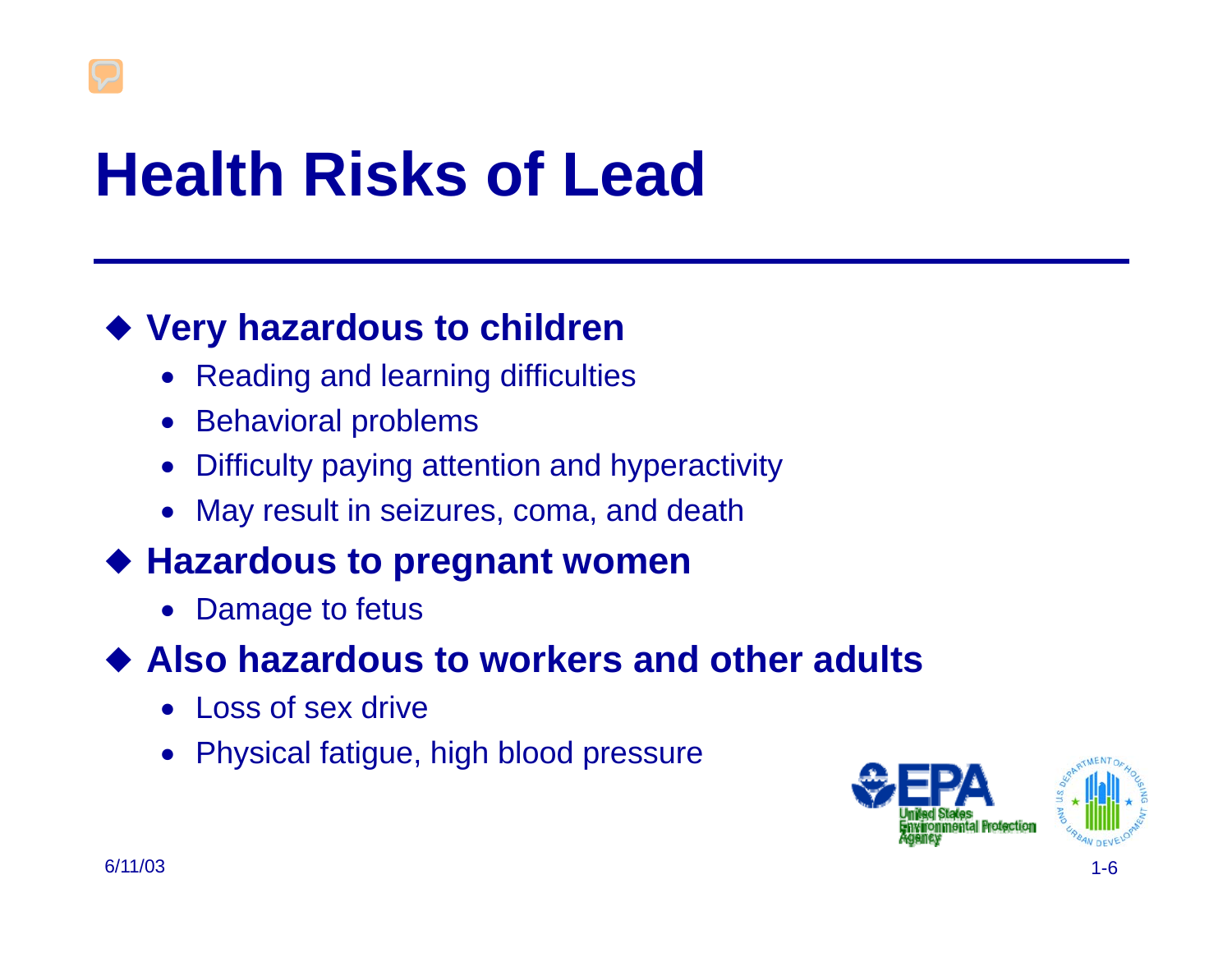# **Lead Poisoning**

— **Lead poisoning does not always have obvious symptoms** 

- Symptoms are easily misdiagnosed, thus delaying effective treatment and increasing the likelihood of permanent physical and mental damage
- Only sure way to determine lead poisoning is to take a blood lead level (BLL) test.

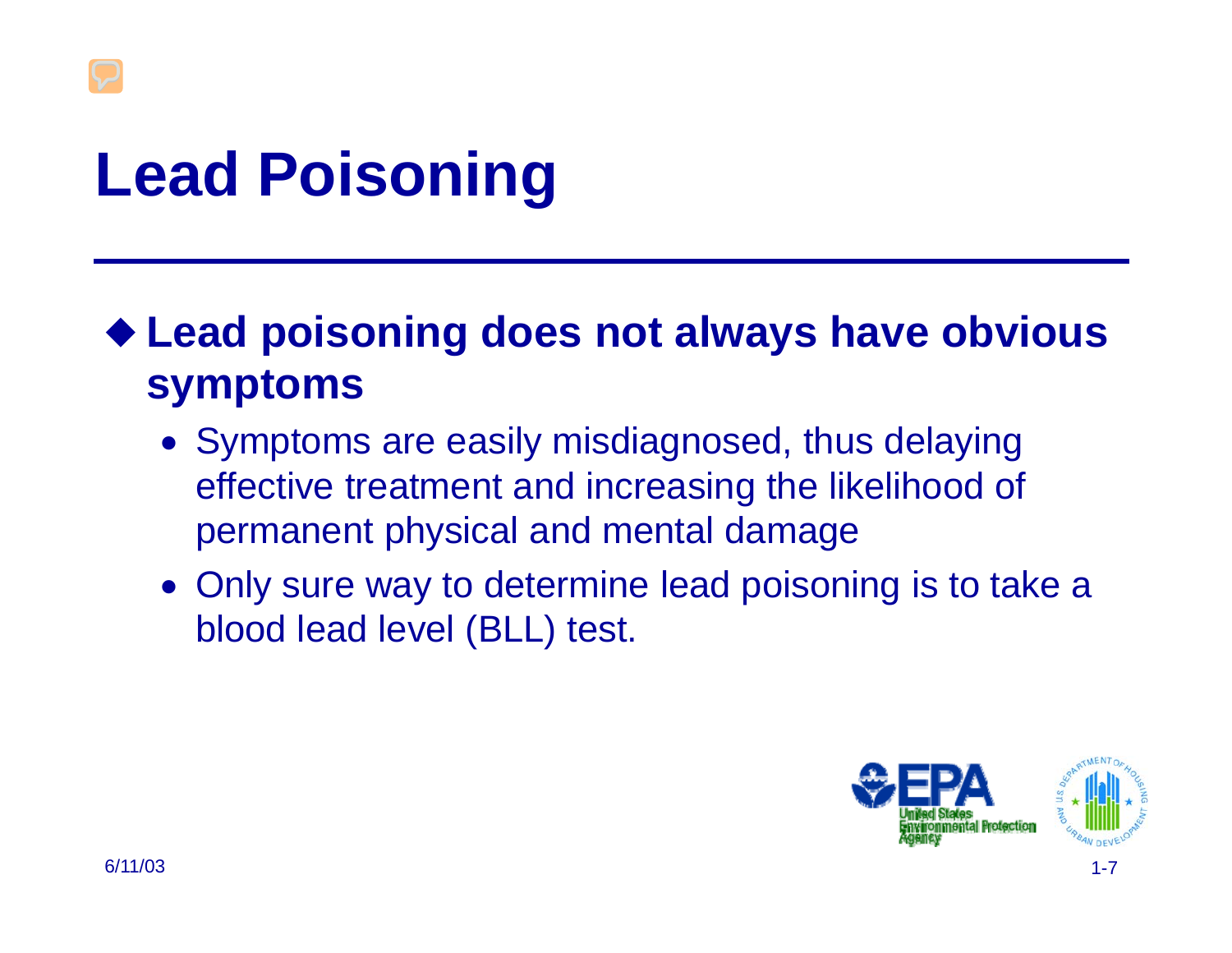## **What Is Lead-Based Paint?**

#### — **Lead-based paint is**

- Any paint or surface coating that contains more lead than 0.5% or 5,000 ppm by dry weight or 1.0 mg/cm2
- Some states regulate paint with lower concentrations of lead

### — **Why was lead used in paint?**

- Primary pigment
- Added color
- Durability
- Drying agent
- Mildew inhibitor
- Corrosion inhibitor

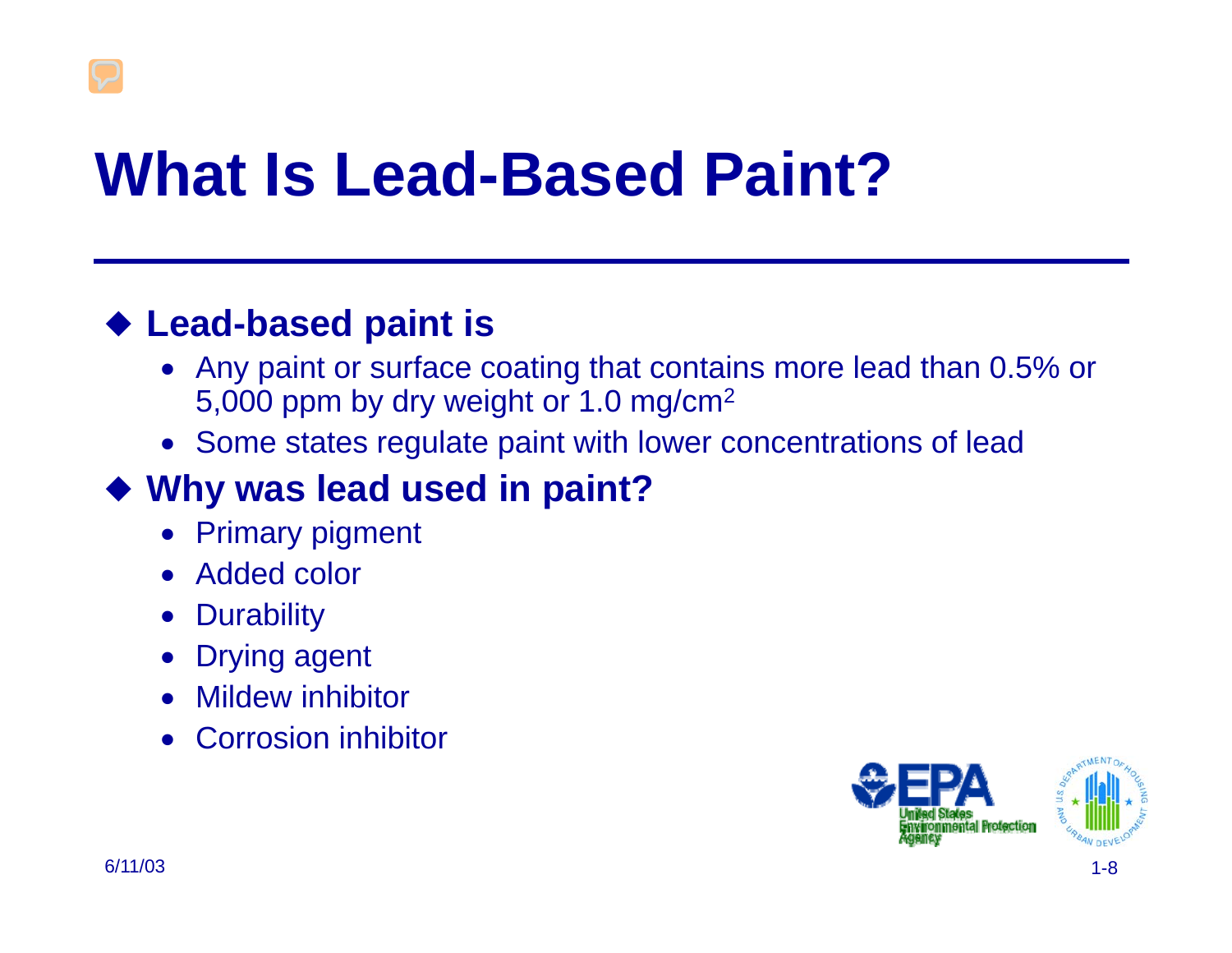### **How Widespread is Lead in Housing?**

| <b>Year House Was Built</b> | <b>Percent of Houses with</b><br><b>Lead-Based Paint</b> |
|-----------------------------|----------------------------------------------------------|
| <b>Before 1940</b>          | 87 percent                                               |
| 1940-1959                   | <b>69 percent</b>                                        |
| 1960-1978                   | 24 percent                                               |
| <b>All Housing</b>          | 40 percent                                               |

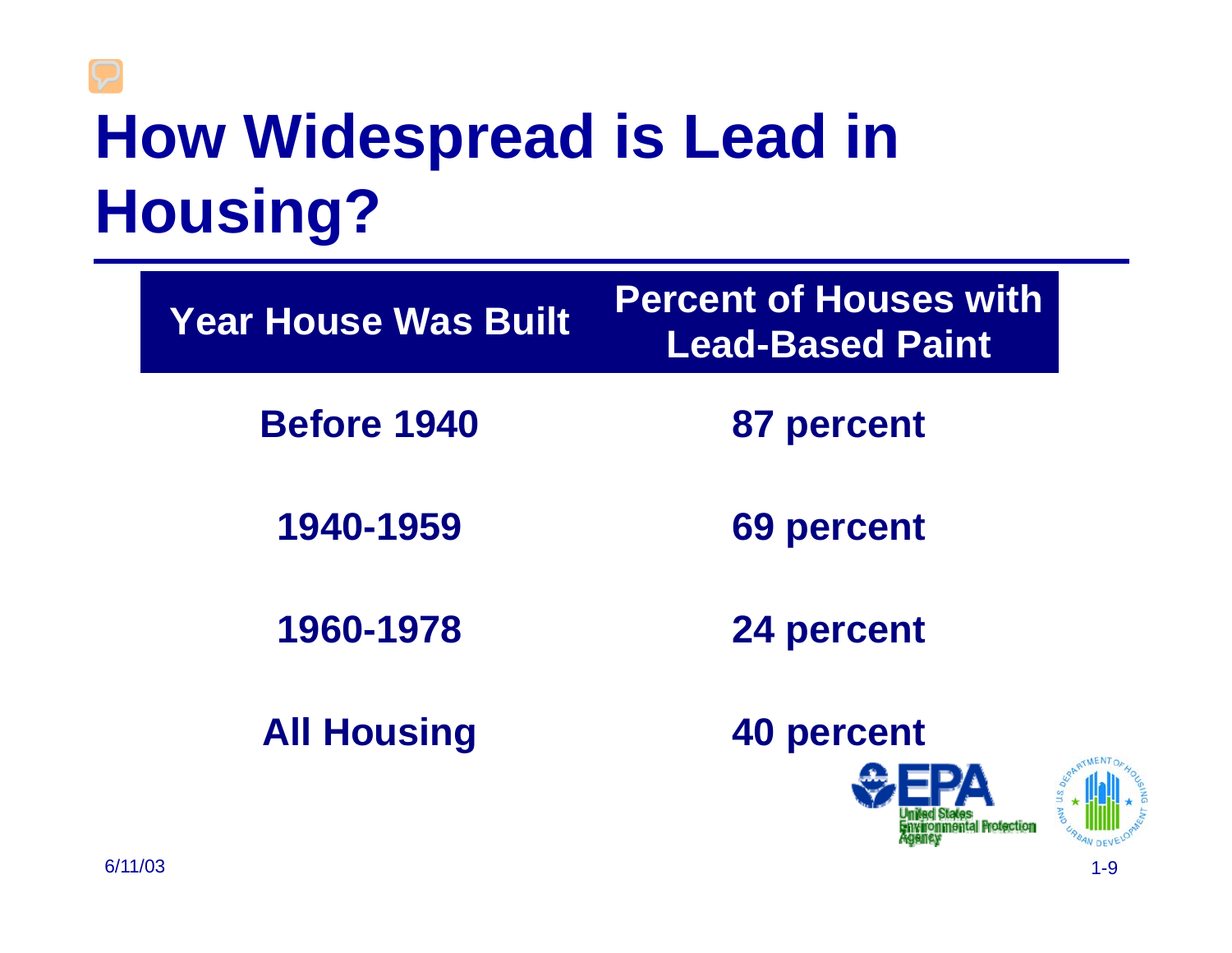# **What Is Being Done About Lead?**

### — **Ban in Residential Housing**

• Lead-based paint was banned from residential use in 1978

### — **Pre-Renovation Education Rule**

• Contractors must distribute a pamphlet (See Appendix 5).

### — **Disclosure Rule**

- Buyers/renters receive information about lead in their homes
- They can share this information with contractors



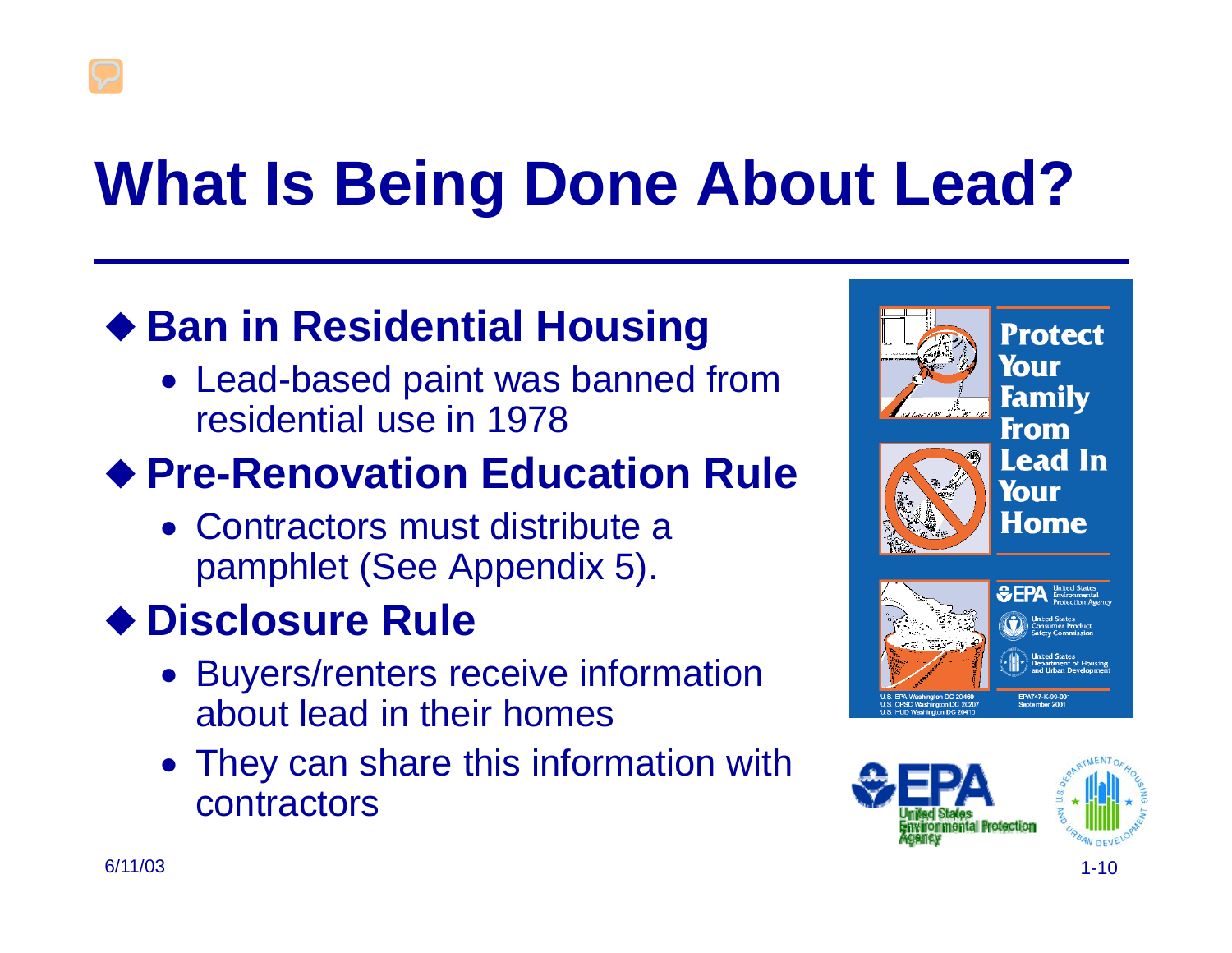# **What Is Being Done About Lead?**

#### — **Worker Training**

- EPA/state training and accreditation programs for abatement
- Lead Safe Work Practice Training (like this one) for renovation, repair, and painting.

#### — **Worker Protection**

• Worker protection standards

#### $\blacklozenge$ **Lead Hazard Reduction Initiatives**

- Required actions in Federally-assisted housing
- •Federal grant programs
- State and local initiatives

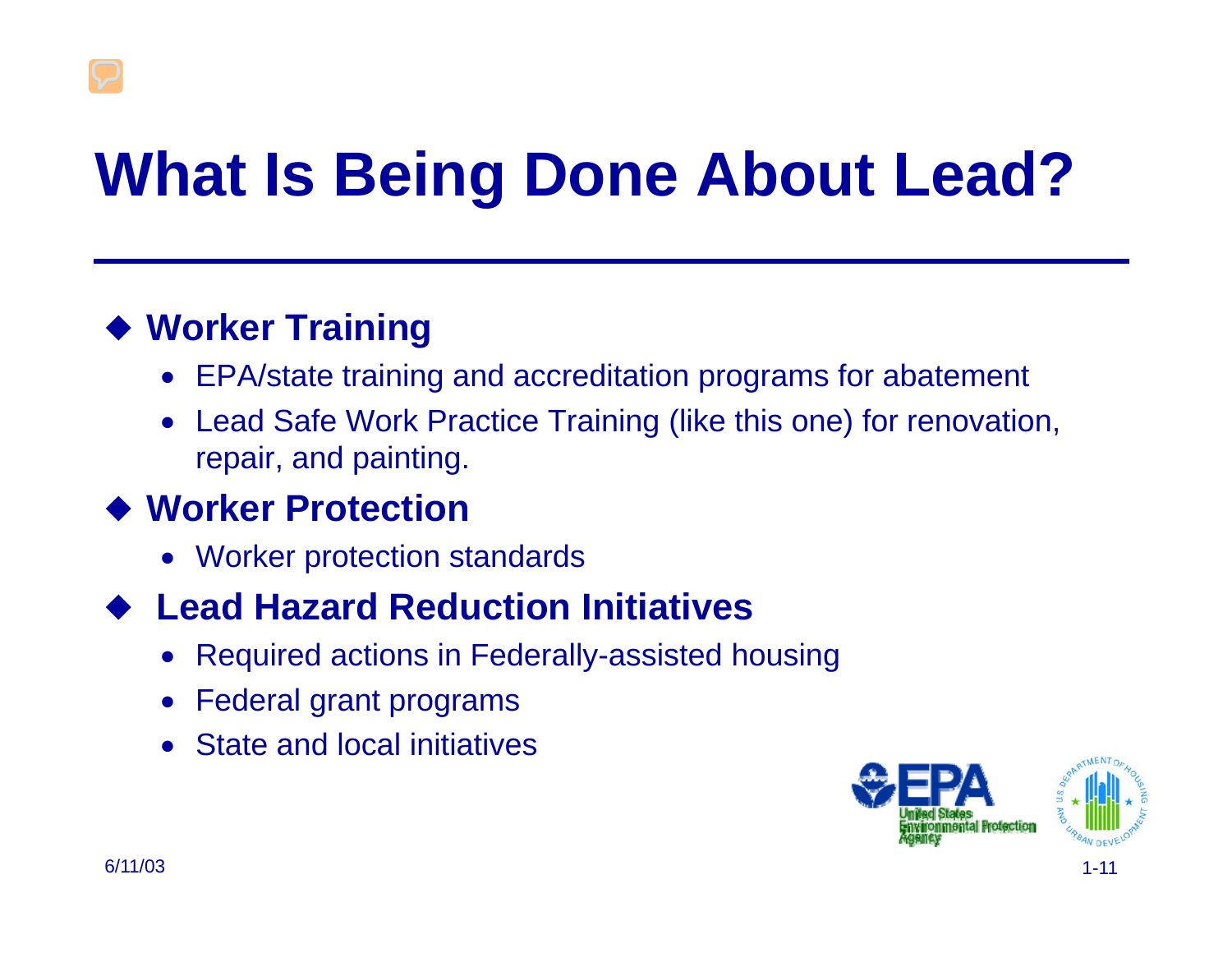## **How Do I Work Lead Safe?**

- **Follow the work practices shown during this training**
- ◆ Plan your work using the chart in Appendix 1 to **determine if Federal or State requirements apply to a job.**
- **Properties that receive housing assistance**
	- Ask the agency providing the assistance about lead safety requirements.
- **Jobs involving lead abatement**
	- Tell the owner that a certified lead abatement contractor must perform those activities.